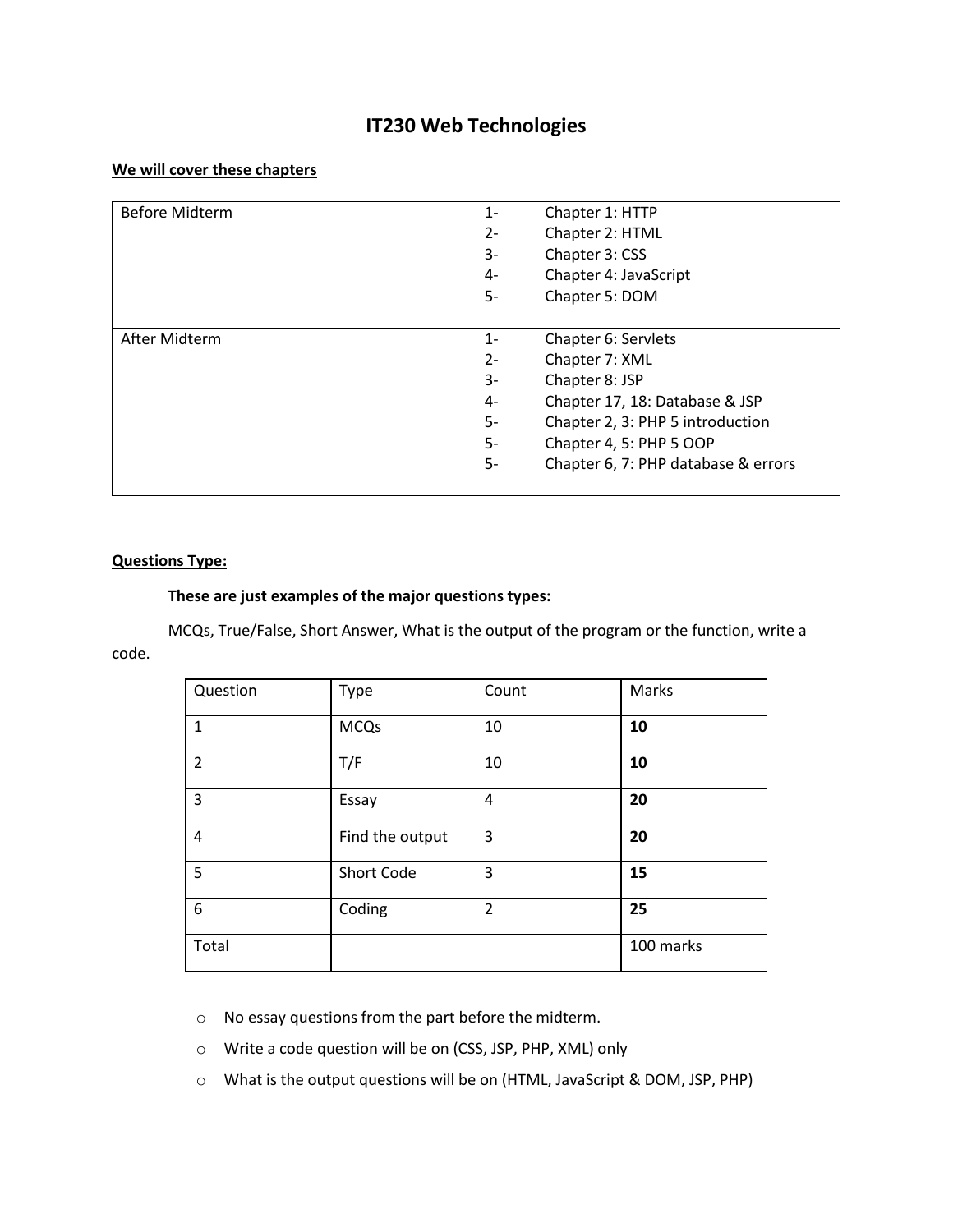## **Topics:**

- **Chapter 1:**
	- **F** HTTP request / response (URI, MIME)
- **Chapter 2:**
	- HTML tags: div, p, span, table, ol, ul, img, a, form, input,
- **Chapter 3:**
	- **Different methods of embedding CSS (code)**
	- Selector Strings (id, class, ...).
- **Chapter 4:**
	- Window.alert, .prompt
	- **Functions, var, if, loop, operators.**
- **Chapter 5:**
	- Events: onclick, onmouseover, onmouseout, onfoucs, onblur
	- **Event Propagation: bubble**

# **Important:**

- **Chapter 6: (theoretical)**
	- Server side programming
	- **Sessions**
	- Cookies (Privacy Issue)
- **Chapter 7:**
- XML
- **NO XML syntax**
- **XML Document (how to write XML document)**
- Java based DOM (concept)
- **Chapter 8:**
- Overview of JSP page components
- **JSP & servlet (the concept)**
- **JSP Expression Language**
- **MVC (Concept) Essay**

### - **Chapter 17,18:**

- JDBC
- **Seven Steps for Database Access (Concept & Code) Essay**
- **Prepared Statements (Concept)**
- Callable Statements (Concept)
- **Database Transactions (Concept)**